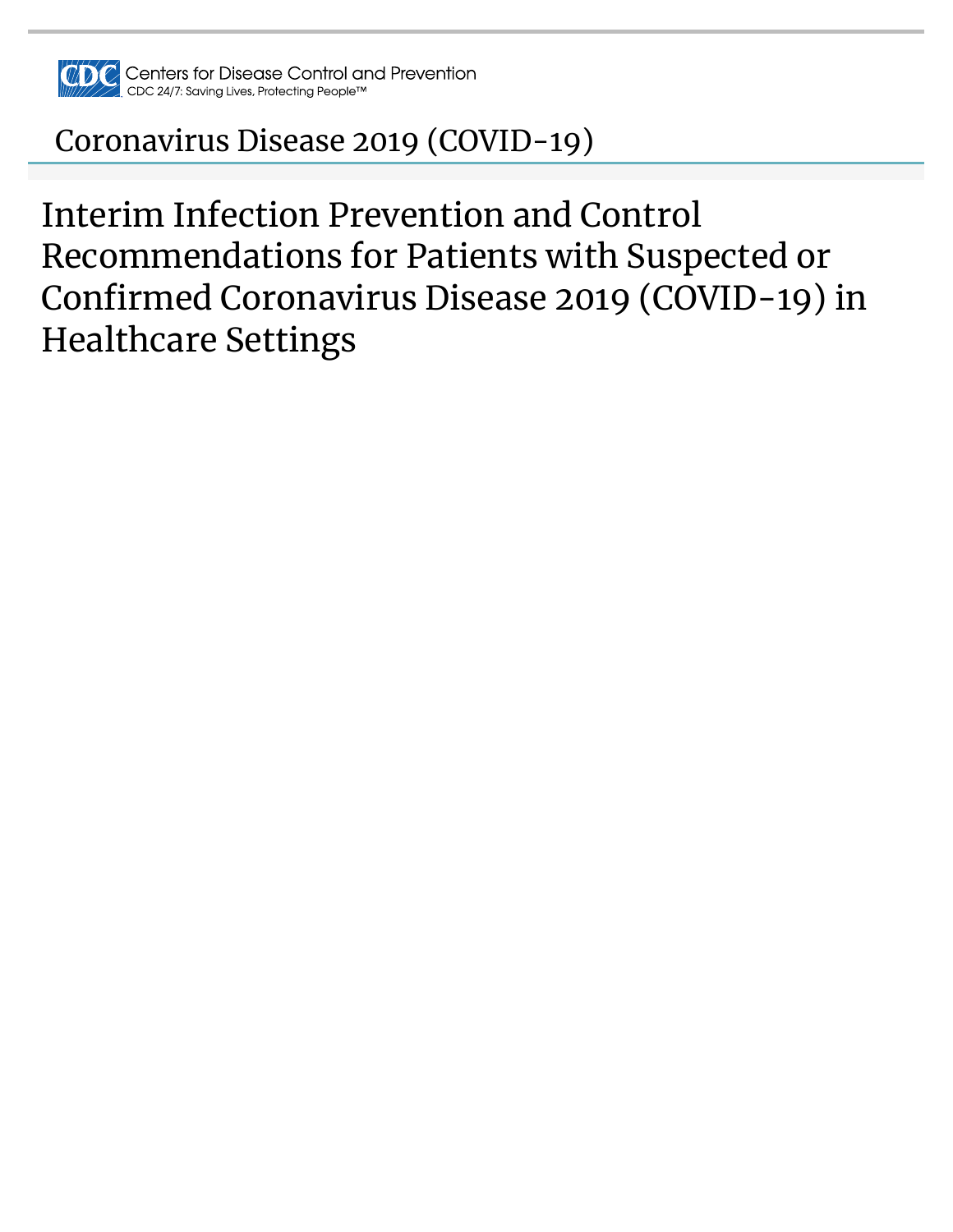# Summary of Changes to the Guidance

#### Below are changes to the guidance as of April 13, 2020:

- To address asymptomatic and pre-symptomatic transmission, implement source control for everyone entering a healthcare facility (e.g., healthcare personnel, patients, visitors), regardless of symptoms.
	- This action is recommended to help prevent transmission from infected individuals who may or may not have symptoms of COVID-19.
	- Cloth face coverings are not considered PPE because their capability to protect healthcare personnel (HCP) is unknown. Facemasks, if available, should be reserved for HCP.
	- For visitors and patients, a cloth face covering may be appropriate. If a visitor or patient arrives to the healthcare facility without a cloth face covering, a facemask may be used for source control if supplies are available.
- Actively screen everyone for fever and symptoms of COVID-19 before they enter the healthcare facility.
- As community transmission intensifies within a region, healthcare facilities could consider foregoing contact tracing for exposures in a healthcare setting in favor of universal source control for HCP and screening for fever and symptoms before every shift.
- Added links to updated guidance for:
	- o [Strategies to Optimize the Supply of PPE and other Equipment](https://www.cdc.gov/coronavirus/2019-ncov/hcp/ppe-strategy/index.html)
	- [Interim Guidance for Discontinuation of Transmission-Based Precautions and Disposition of Hospitalized](https://www.cdc.gov/coronavirus/2019-ncov/hcp/disposition-hospitalized-patients.html) Patients with COVID-19
	- [Interim Guidance on Criteria for Return to Work for Healthcare Personnel with Con](https://www.cdc.gov/coronavirus/2019-ncov/healthcare-facilities/hcp-return-work.html)firmed or Suspected COVID-19.
	- o [Strategies to Mitigate Sta](https://www.cdc.gov/coronavirus/2019-ncov/hcp/mitigating-staff-shortages.html)ffing Shortages

# Key Concepts in This Guidance

- Reduce facility risk. Cancel elective procedures, use telemedicine when possible, limit points of entry and manage visitors, screen everyone entering the facility for COVID-19 symptoms, implement source control for everyone entering the facility, regardless of symptoms.
- Isolate symptomatic patients as soon as possible. Set up separate, well-ventilated triage areas, place patients with suspected or confirmed COVID-19 in private rooms with the door closed and with private bathrooms (as possible). Reserve AIIRs for patients with COVID-19 undergoing aerosol generating procedures and for care of patients with pathogens transmitted by the airborne route (e.g., tuberculosis, measles, varicella).
- Protect healthcare personnel. Emphasize hand hygiene, install barriers to limit contact with patients at triage, cohort patients with COVID-19, limit the numbers of staff providing their care, prioritize respirators for aerosol generating procedures.

## Background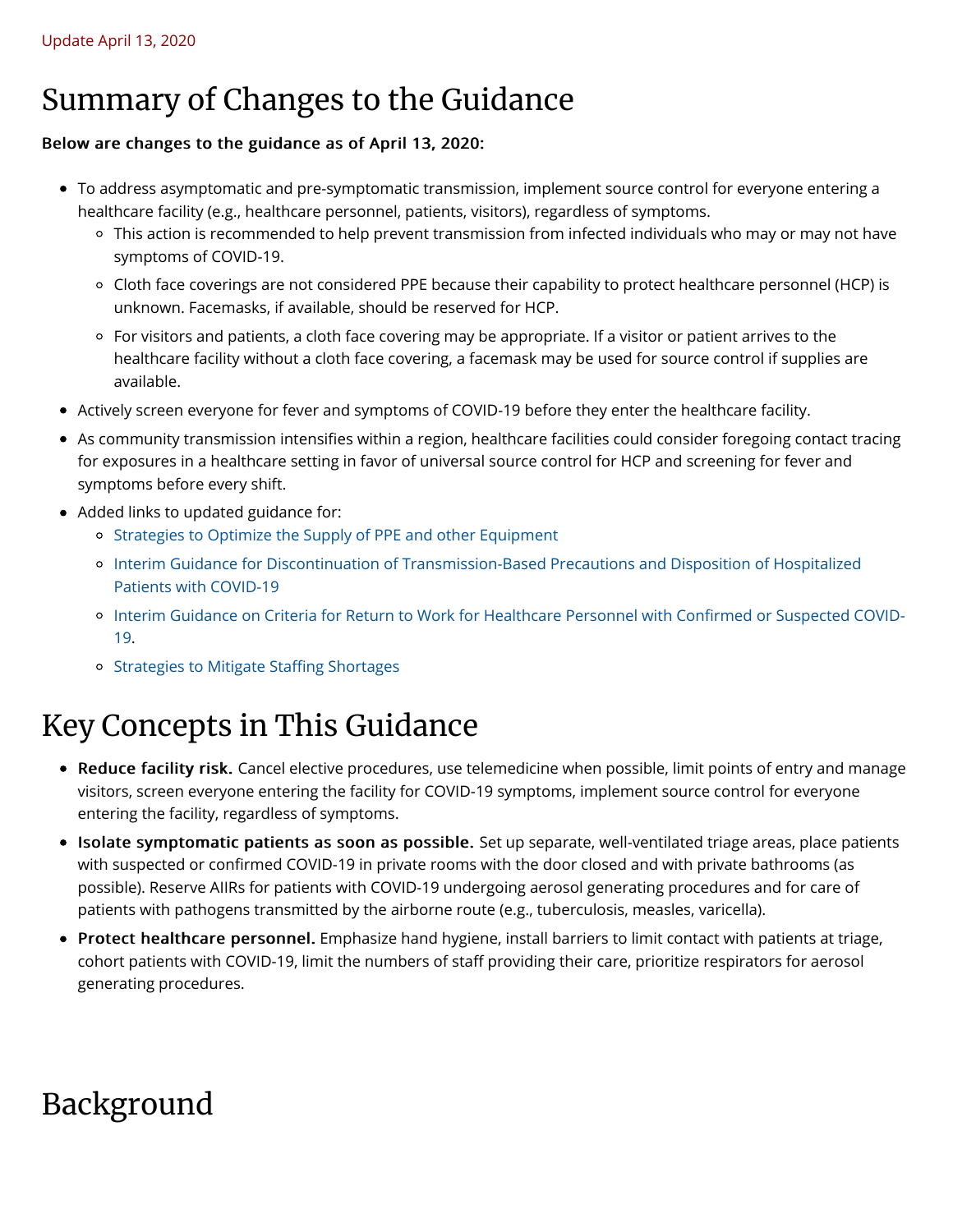This interim guidance has been updated based on currently available information about COVID-19 and the current situation in the United States, which includes community transmission, infections identified in healthcare personnel (HCP), and shortages of facemasks, N95 filtering facepiece respirators (FFRs) (commonly known as N95 respirators), eye protection, gloves, and gowns.

Mode of transmission: Current data suggest person-to-person transmission most commonly happens during close exposure to a person infected with the virus that causes COVID-19, primarily via respiratory droplets produced when the infected person speaks, coughs, or sneezes. Droplets can land in the mouths, noses, or eyes of people who are nearby or possibly be inhaled into the lungs of those within close proximity. Transmission also might occur through contact with contaminated surfaces followed by self-delivery to the eyes, nose, or mouth. The contribution of small respirable particles, sometimes called aerosols or droplet nuclei, to close proximity transmission is currently uncertain. However, [airborne transmission from person-to-person over long distances is unlikely. Recent experience with outbreaks in nursing](https://www.cdc.gov/mmwr/volumes/69/wr/mm6913e1.htm) homes has reinforced that residents with COVID-19 frequently do not report typical symptoms such as fever or respiratory symptoms; some may not report any symptoms. Unrecognized asymptomatic and pre-symptomatic infections likely contribute to transmission in these and other healthcare settings. Source control, which involves having the infected person wear a cloth face covering or facemask over their mouth and nose to contain their respiratory secretions, might help reduce the risk of transmission of SARS CoV-2 from both symptomatic and asymptomatic people.

This guidance is applicable to all U.S. healthcare settings. This guidance is not intended for non-healthcare settings (e.g., schools) OR for persons outside of healthcare settings. For recommendations regarding clinical management, air or ground medical transport, or laboratory settings, refer to the main CDC [COVID-19 website](https://www.cdc.gov/coronavirus/2019-ncov/hcp/index.html).

Shortage of personal protective equipment: Controlling exposures to sources of occupational infections is a fundamental method of protecting HCP. Traditionally, a hierarchy of controls has been used as a means of determining how to implement feasible and effective control solutions. The hierarchy ranks controls according to their reliability and effectiveness and includes engineering controls, administrative controls, and ends with personal protective equipment (PPE). PPE is the least effective control because it involves a high level of worker involvement and is highly dependent on proper fit and correct, consistent use.

Major distributors in the United States have reported shortages of PPE, including N95 respirators, facemasks, eye protection, gowns, and gloves. Healthcare facilities are responsible for protecting their HCP from exposure to pathogens, including by providing appropriate PPE.

In times of shortages, alternatives to N95s should be considered, including powered air-purifying respirators (PAPRs), other classes of disposable FFRs, elastomeric half-mask, and full facepiece air-purifying respirators where feasible. Special care should be taken to ensure that respirators are reserved for situations where respiratory protection is most important, such as performance of aerosol generating procedures on patients with suspected or confirmed COVID-19 or provision of care to patients with other infections for which respiratory protection is strongly indicated (e.g., tuberculosis, measles, varicella).

[The anticipated timeline for return to routine levels of PPE is not yet known. Information about strategies to optimize the](https://www.cdc.gov/coronavirus/2019-ncov/hcp/respirator-supply-strategies.html) current supply of N95 respirators, including the use of devices that provide higher levels of respiratory protection (e.g., powered air-purifying respirators [PAPRs]) when N95s are in limited supply and a [companion summary list](https://www.cdc.gov/coronavirus/2019-ncov/hcp/checklist-n95-strategy.html) to help [healthcare facilities prioritize the implementation of the strategies, is available. Strategies to optimize the supply of other](https://www.cdc.gov/coronavirus/2019-ncov/hcp/ppe-strategy/index.html) PPE and equipment, including tools to calculate the burn rate of PPE are also available.

Capacity across the healthcare continuum: Use of N95 or higher-level respirators are recommended for HCP who have been medically cleared, trained, and fit tested, in the context of a facility's [respiratory protection program](https://www.osha.gov/laws-regs/regulations/standardnumber/1910/1910.134)  $\boxdot$ . However, the majority of nursing homes and outpatient clinics, including hemodialysis facilities, do not have respiratory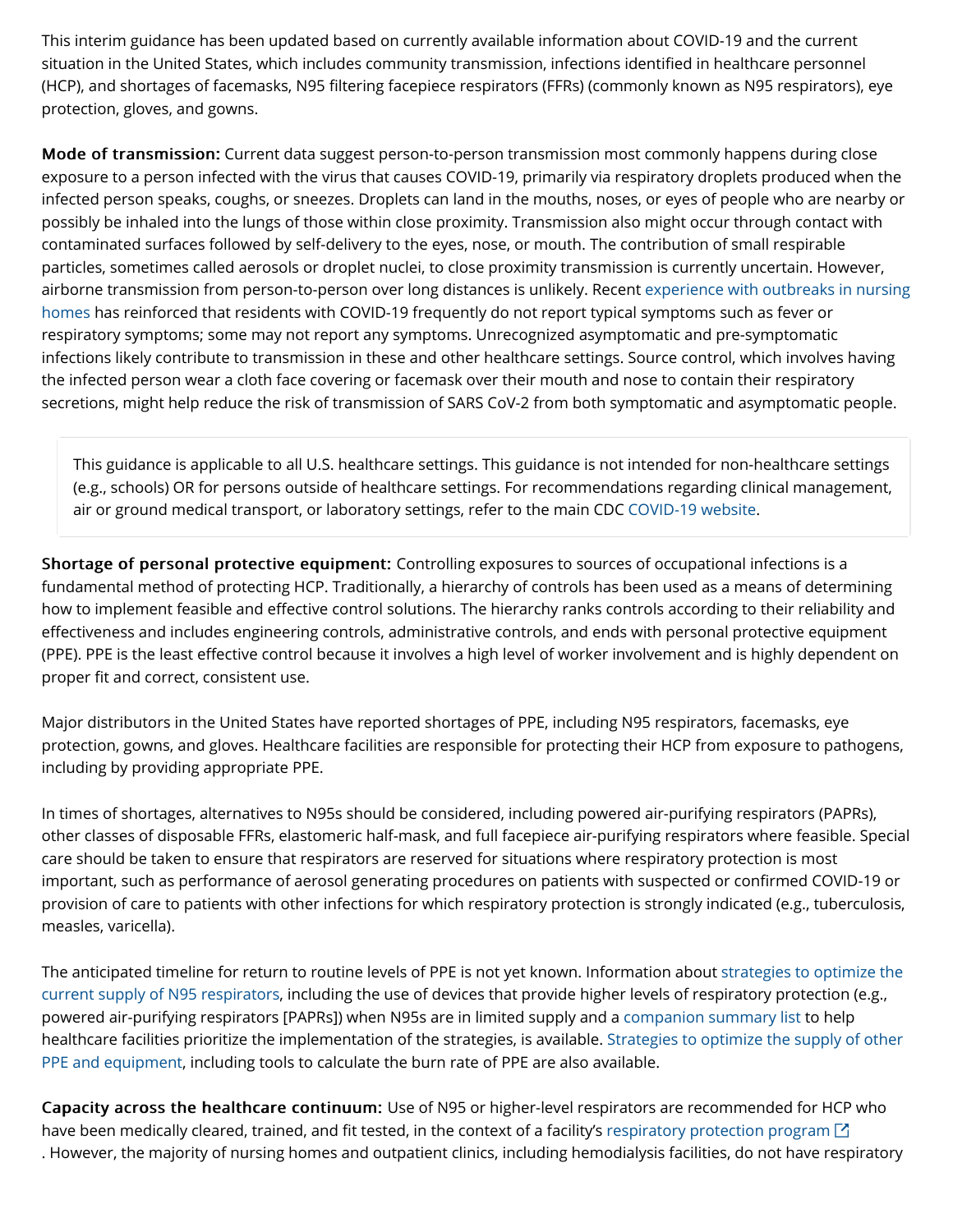protection programs nor have they fit tested HCP, making use of respirators currently unachievable. Without an alternative, this can lead to transfer of patients with known or suspected COVID-19 to another facility (e.g., acute care hospital) for evaluation and care. In areas with community transmission, acute care facilities could be quickly overwhelmed by transfers of patients who have only mild illness and do not require hospitalization. To address potential for an increased number of patients seeking healthcare, guidance for establishing [Alternate Care Sites](https://files.asprtracie.hhs.gov/documents/acs-toolkit-ed1-20200330-1022.pdf)  $\blacktriangle\Box$  has been created.

Many of the recommendations described in this guidance (e.g., triage procedures, source control) should already be part of an infection control program designed to prevent transmission of seasonal respiratory infections. As it might be challenging to distinguish COVID-19 from other respiratory infections, interventions will need to be applied broadly and not limited to patients with confirmed COVID-19.

This guidance is applicable to all U.S. healthcare settings. This guidance is not intended for non-healthcare settings (e.g., schools) OR for persons outside of healthcare settings. For recommendations regarding clinical management, air or ground medical transport, or laboratory settings, refer to the main CDC [COVID-19 website](https://www.cdc.gov/coronavirus/2019-ncov/hcp/index.html).

#### Definitions:

Healthcare Personnel (HCP): HCP include, but are not limited to, emergency medical service personnel, nurses, nursing assistants, physicians, technicians, therapists, phlebotomists, pharmacists, students and trainees, contractual staff not employed by the healthcare facility, and persons not directly involved in patient care, but who could be exposed to infectious agents that can be transmitted in the healthcare setting (e.g., clerical, dietary, environmental services, laundry, security, engineering and facilities management, administrative, billing, and volunteer personnel).

Cloth face covering: Textile (cloth) covers that are intended to keep the person wearing one from spreading respiratory secretions when talking, sneezing, or coughing. They are not PPE and it is uncertain whether cloth face coverings protect the wearer. Guidance on design, use, and maintenance of cloth face coverings is available.

Facemask: Facemasks are PPE and are often referred to as surgical masks or procedure masks. Use facemasks according to product labeling and local, state, and federal requirements. FDA-cleared surgical masks are designed to protect against splashes and sprays and are prioritized for use when such exposures are anticipated, including surgical procedures. Facemasks that are not regulated by FDA, such as some procedure masks, which are typically used for isolation purposes, may not provide protection against splashes and sprays.

Respirator: A respirator is a personal protective device that is worn on the face, covers at least the nose and mouth, and is used to reduce the wearer's risk of inhaling hazardous airborne particles (including dust particles and infectious agents), gases, or vapors. Respirators are certified by the CDC/NIOSH, including those intended for use in healthcare. Refer to the Appendix for a summary of different types of respirators.

## Recommendations

### 1. Minimize Chance for Exposures

Ensure facility policies and practices are in place to minimize exposures to respiratory pathogens including SARS-CoV-2, the virus that causes COVID-19. Measures should be implemented before patient arrival, upon arrival, throughout the duration of the patient's visit, and until the patient's room is cleaned and disinfected. It is particularly important to protect individuals at increased risk for adverse outcomes from COVID-19 (e.g., older individuals with comorbid conditions), including HCP who are in a recognized risk category.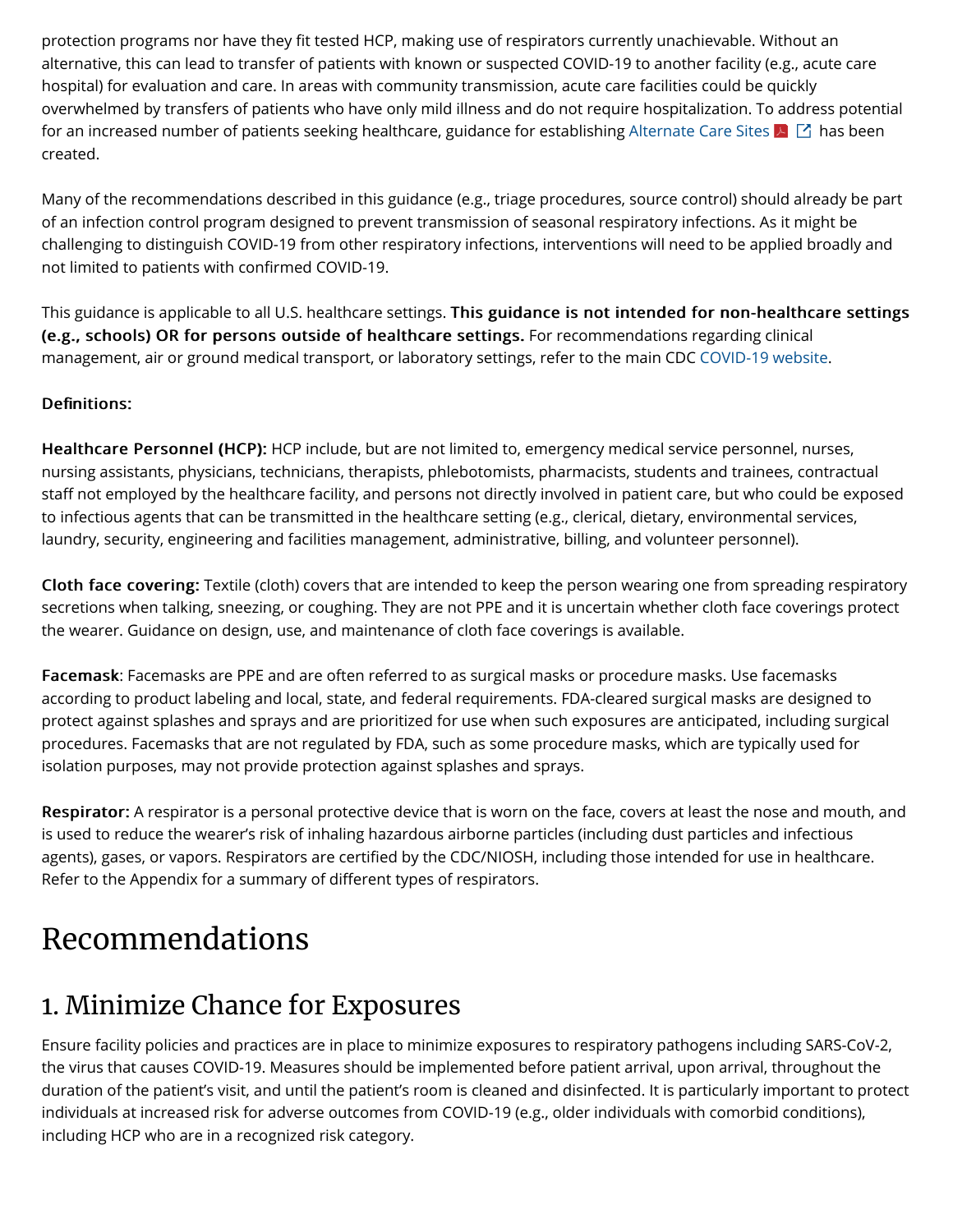#### • Universal Source Control

Continued community transmission has increased the number of individuals potentially exposed to and infectious with SARS-CoV-2. Fever and symptom screening have proven to be relatively ineffective in identifying all infected individuals, including HCP. Symptom screening also will not identify individuals who are infected but otherwise asymptomatic or presymptomatic; additional interventions are needed to limit the unrecognized introduction of SARS-CoV-2 into healthcare settings by these individuals. As part of aggressive source control measures, healthcare facilities should consider implementing policies requiring everyone entering the facility to wear a cloth face covering (if tolerated) while in the building, regardless of symptoms. This approach is consistent with a [recommendation to the general public](https://www.cdc.gov/coronavirus/2019-ncov/prevent-getting-sick/diy-cloth-face-coverings.html) advising them to wear a cloth face covering whenever they must leave their home.

#### • Patient and Visitors

Patients and visitors should, ideally, be wearing their own cloth face covering upon arrival to the facility. If not, they should be offered a facemask or cloth face covering as supplies allow, which should be worn while they are in the facility (if tolerated). They should also be instructed that if they must touch or adjust their cloth face covering they should perform hand hygiene immediately before and after. Facemasks and cloth face coverings should not be placed on young children under age 2, anyone who has trouble breathing, or anyone who is unconscious, incapacitated or otherwise unable to remove the mask without assistance. Patients may remove their cloth face covering when in their rooms but should put them back on when leaving their room or when others (e.g., HCP, visitors) enter the room. Screening for symptoms and appropriate triage, evaluation, and isolation of individuals who report symptoms should still occur.

#### $\bullet$  Healthcare Personnel

As part of source control efforts, HCP should wear a facemask at all times while they are in the healthcare facility. When available, facemasks are generally preferred over cloth face coverings for HCP as facemasks offer both source control and protection for the wearer against exposure to splashes and sprays of infectious material from others. If there are anticipated shortages of facemasks, facemasks should be prioritized for HCP and then for patients with symptoms of COVID-19 (as supply allows). Cloth face coverings should NOT be worn instead of a respirator or facemask if more than source control is required.

Some HCP whose job duties do not require PPE (e.g., clerical personnel) might continue to wear their cloth face covering for source control while in the healthcare facility. Other HCP (e.g., nurses, physicians) might wear their cloth face covering for part of the day when not engaged in direct patient care activities, only switching to a respirator or facemask when PPE is required. To avoid risking self-contamination, HCP should consider continuing to wear their respirator or facemask ([extended use\)](https://www.cdc.gov/coronavirus/2019-ncov/hcp/ppe-strategy/index.html) instead of intermittently switching back to their cloth face covering. Of note, N95s with an exhaust valve might not provide source control. HCP should remove their respirator or facemask and put on their cloth face covering when leaving the facility at the end of their shift. They should also be instructed that if they must touch or adjust their facemask or cloth face covering they should perform hand hygiene immediately before and after.

HCP should have received job-specific training on PPE and demonstrated competency with selection and proper use (e.g., putting on and removing without self-contamination).

Because cloth face coverings can become saturated with respiratory secretions, care should be taken to prevent selfcontamination. They should be changed if they become soiled, damp, or hard to breathe through, laundered regularly (e.g., daily and when soiled), and, hand hygiene should be performed immediately before and after any contact with the cloth face covering. Facilities should also provide training about when, how, and where cloth face coverings can be used (e.g., frequency of laundering, guidance on when to replace, circumstances when they can be worn in the facility, importance of hand hygiene to prevent contamination).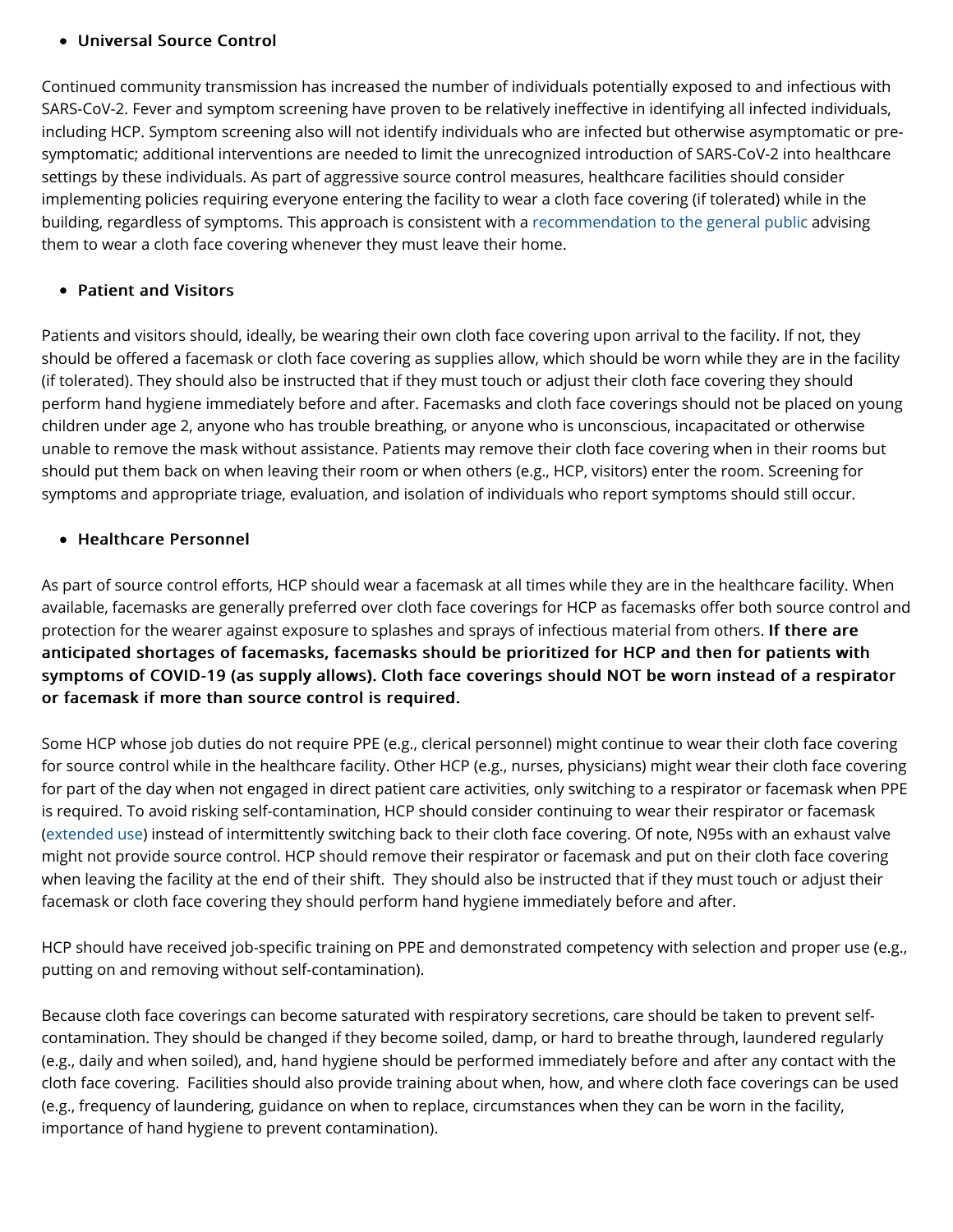#### **• Before Arrival**

- When scheduling appointments for routine medical care (e.g., annual physical, elective surgery), instruct patients to call ahead and discuss the need to reschedule their appointment if they develop fever or symptoms of COVID-19 on the day they are scheduled to be seen. Advise them that they should put on their own cloth face covering, regardless of symptoms, before entering the facility.
- When scheduling appointments for patients requesting evaluation for possible COVID-19, use nurse-directed triage protocols to determine if an appointment is necessary or if the patient can be managed from home.
	- If the patient must come in for an appointment, instruct them to call beforehand to inform triage personnel that they have symptoms of COVID-19 and to take appropriate preventive actions (e.g., follow triage procedures, put on their own cloth face covering prior to entry and throughout their visit or, if a cloth face covering cannot be tolerated, hold a tissue against their mouth and nose to contain respiratory secretions).
- If a patient is arriving via transport by [emergency medical services \(EMS\)](https://www.cdc.gov/coronavirus/2019-ncov/hcp/guidance-for-ems.html), EMS personnel should contact the receiving emergency department (ED) or healthcare facility and follow previously agreed upon local or regional transport protocols. This will allow the healthcare facility to prepare for receipt of the patient.

#### • Upon Arrival and During the Visit

- Limit and monitor points of entry to the facility.
- Advise patients and visitors entering the facility, regardless of symptoms, to put on a cloth face covering or facemask before entering the building and await screening for fever and symptoms of COVID-19.
- o Take steps to ensure everyone adheres to respiratory hygiene and cough etiquette, hand hygiene, and all patients follow triage procedures throughout the duration of the visit.
	- Post [visual alerts](https://www.cdc.gov/flu/pdf/protect/cdc_cough.pdf)  $\blacktriangleright$  (e.g., signs, posters) at the entrance and in strategic places (e.g., waiting areas, elevators, cafeterias) to provide instructions (in appropriate languages) about hand hygiene and respiratory hygiene and cough etiquette. Instructions should include wearing a cloth face covering or facemask for source control, and how and when to perform hand hygiene.
	- Provide supplies for respiratory hygiene and cough etiquette, including alcohol-based hand rub (ABHR) with 60-95% alcohol, tissues, and no-touch receptacles for disposal, at healthcare facility entrances, waiting rooms, and patient check-ins.
	- Install physical barriers (e.g., glass or plastic windows) at reception areas to limit close contact between triage personnel and potentially infectious patients.
	- **Consider establishing triage stations outside the facility to screen individuals before they enter.**
- Ensure rapid, safe triage and isolation of patients with symptoms of suspected COVID-19 or other respiratory infection (e.g., fever, cough).
	- Ensure triage personnel who will be taking vitals and assessing patients wear a respirator (or facemask if respirators are not available), eye protection, and gloves for the primary evaluation of all patients presenting for care until COVID-19 is deemed unlikely.
	- **Prioritize triage of patients with symptoms of suspected COVID-19.**
	- Triage personnel should have a supply of facemasks or cloth face coverings; these should be provided to all patients who are not wearing their own cloth face covering at check-in, assuming a sufficient supply exists.
	- Ensure that, at the time of patient check-in, all patients are asked about the presence of fever, symptoms of COVID-19, or contact with patients with possible COVID-19.
	- Isolate patients with symptoms of COVID-19 in an examination room with the door closed. If an examination room is not readily available ensure the patient is not allowed to wait among other patients seeking care.
		- Identify a separate, well-ventilated space that allows waiting patients to be separated by 6 or more feet, with easy access to respiratory hygiene supplies.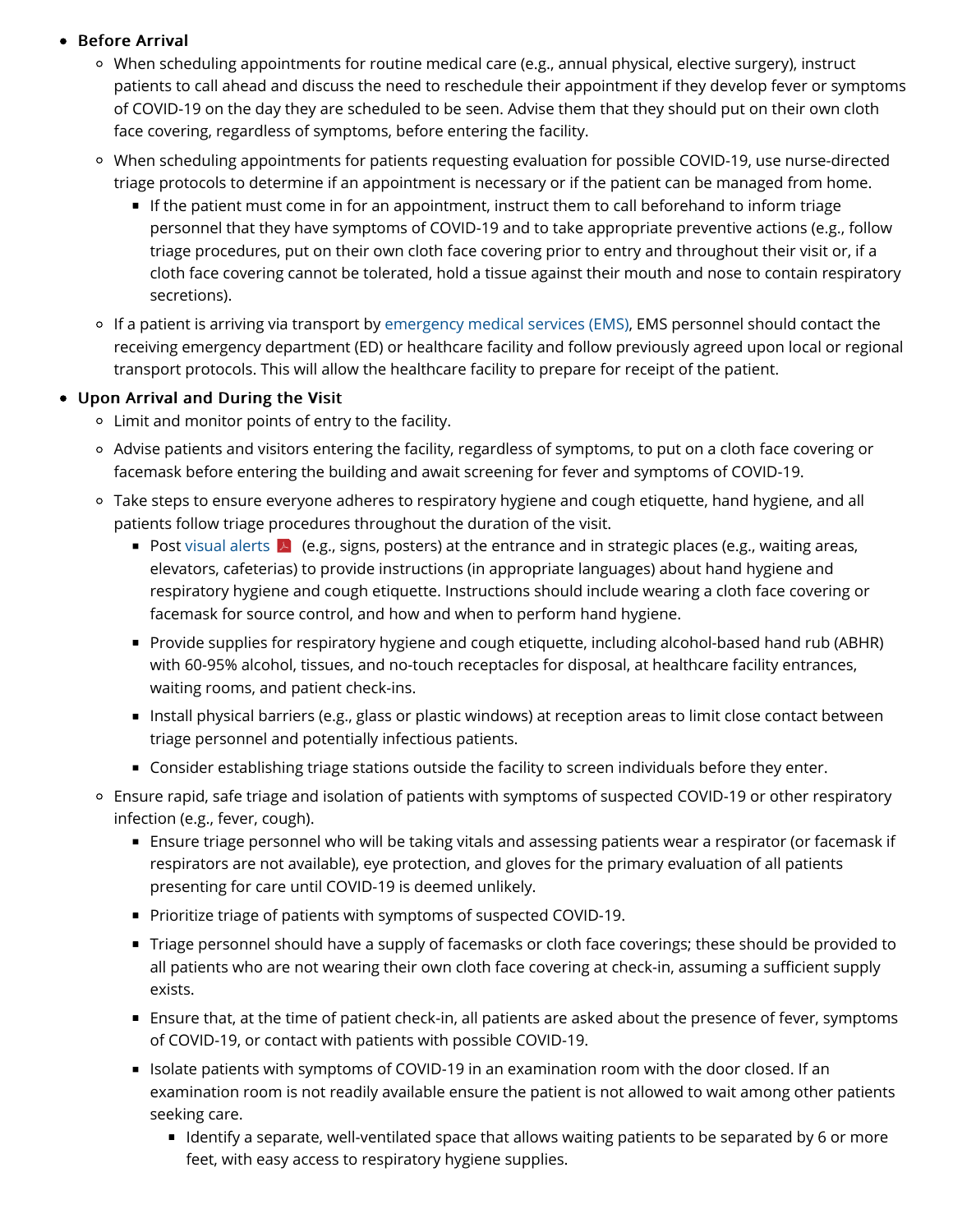- In some settings, patients might opt to wait in a personal vehicle or outside the healthcare facility where they can be contacted by mobile phone when it is their turn to be evaluated.
- Incorporate questions about new onset of COVID-19 symptoms into daily assessments of all admitted patients. Monitor for and evaluate all new fevers and symptoms consistent with COVID-19 among patients. Place any patient with unexplained fever or symptoms of COVID-19 on appropriate Transmission-Based Precautions and evaluate.
- Prioritize patients with suspected COVID-19 who require admission to a hospital or congregate care setting (e.g., nursing home) for testing.
- Additional Strategies to Minimize Chances for Exposure:
	- o Implement alternatives to face-to-face triage and visits.
	- Learn more about how healthcare facilities can [Prepare for Community Transmission](https://www.cdc.gov/coronavirus/2019-ncov/healthcare-facilities/guidance-hcf.html)
	- $\circ$  Designate an area at the facility (e.g., an ancillary building or temporary structure) or identify a location in the area to be a "respiratory virus evaluation center" where patients with fever or COVID-19 symptoms can seek evaluation and care.
	- $\circ$  Cancel group healthcare activities (e.g., group therapy, recreational activities).
	- o Postpone elective procedures, surgeries, and non-urgent outpatient visits.

## 2. Adhere to Standard and Transmission-Based Precautions

Standard Precautions assume that every person is potentially infected or colonized with a pathogen that could be transmitted in the healthcare setting. Elements of Standard Precautions that apply to patients with respiratory infections, including COVID-19, are summarized below. Attention should be paid to training and proper donning (putting on), doffing (taking off), and disposal of any PPE. This document does not emphasize all aspects of Standard Precautions (e.g., [injection safety\) that are required for all patient care; the full description is provided in the Guideline for Isolation](https://www.cdc.gov/infectioncontrol/guidelines/isolation/) Precautions: Preventing Transmission of Infectious Agents in Healthcare Settings.

HCP (see Section 5 for measures for non-HCP visitors) who enter the room of a patient with known or suspected COVID-19 should adhere to Standard Precautions and use a respirator (or facemask if a respirator is not COVID-19 should adhere to Standard Precautions and use a respirator (or facemask if a respirator is not available), gown, gloves, and eye protection. When available, respirators (instead of facemasks) are preferred; they should be prioritized for situations where respiratory protection is most important and the care of patients with pathogens requiring Airborne Precautions (e.g., tuberculosis, measles, varicella). Information about the recommended [duration of Transmission-Based Precautions is available in the Interim Guidance for Discontinuation of Transmission-](https://www.cdc.gov/coronavirus/2019-ncov/hcp/disposition-hospitalized-patients.html)Based Precautions and Disposition of Hospitalized Patients with COVID-19

#### • Hand Hygiene

- HCP should perform hand hygiene before and after all patient contact, contact with potentially infectious material, and before putting on and after removing PPE, including gloves. Hand hygiene after removing PPE is particularly important to remove any pathogens that might have been transferred to bare hands during the removal process.
- HCP should perform hand hygiene by using ABHR with 60-95% alcohol or washing hands with soap and water for at least 20 seconds. If hands are visibly soiled, use soap and water before returning to ABHR.
- Healthcare facilities should ensure that hand hygiene supplies are readily available to all personnel in every care location.
- Personal Protective Equipment

[Employers should select appropriate PPE and provide it to HCP in accordance with OSHA PPE standards \(29 CFR](https://www.osha.gov/laws-regs/regulations/standardnumber/1910)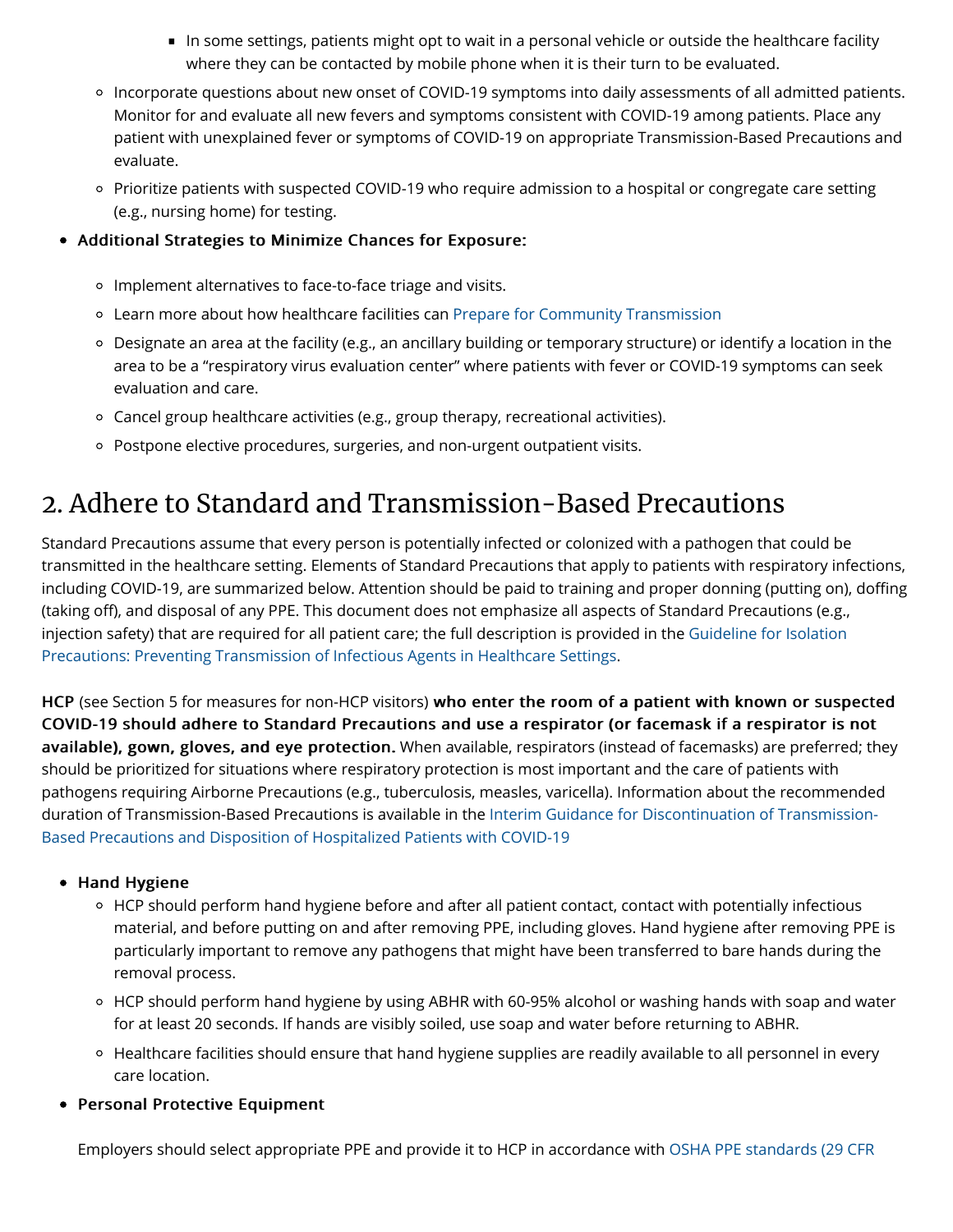## **COVID-19 Personal Protective Equipment (PPE)** for Healthcare Personnel



1910 Subpart I)  $\boxdot$  [. HCP must receive training on and demonstrate an understanding of:](https://www.osha.gov/laws-regs/regulations/standardnumber/1910)

- when to use PPE
- what PPE is necessary
- how to properly don, use, and doff PPE in a manner to prevent self-contamination
- how to properly dispose of or disinfect and maintain PPE
- o the limitations of PPE.

Any reusable PPE must be properly cleaned, decontaminated, and maintained after and between uses. Facilities should have policies and procedures describing a recommended sequence for safely donning and doffing PPE. The PPE recommended when caring for a patient with known or suspected COVID-19 includes:

- Respirator or Facemask (Cloth face coverings are NOT PPE and should not be worn for the care of patients with known or suspected COVID-19 or other situations where a respirator or facemask is warranted)
	- Put on an N95 respirator (or higher level respirator) or facemask (if a respirator is not available) before entry [into the patient room or care area, if not already wearing one as part of extended use or reuse strategies to](https://www.cdc.gov/coronavirus/2019-ncov/hcp/ppe-strategy/index.html) optimize PPE supply. Higher level respirators include other disposable filtering facepiece respirators, PAPRs, or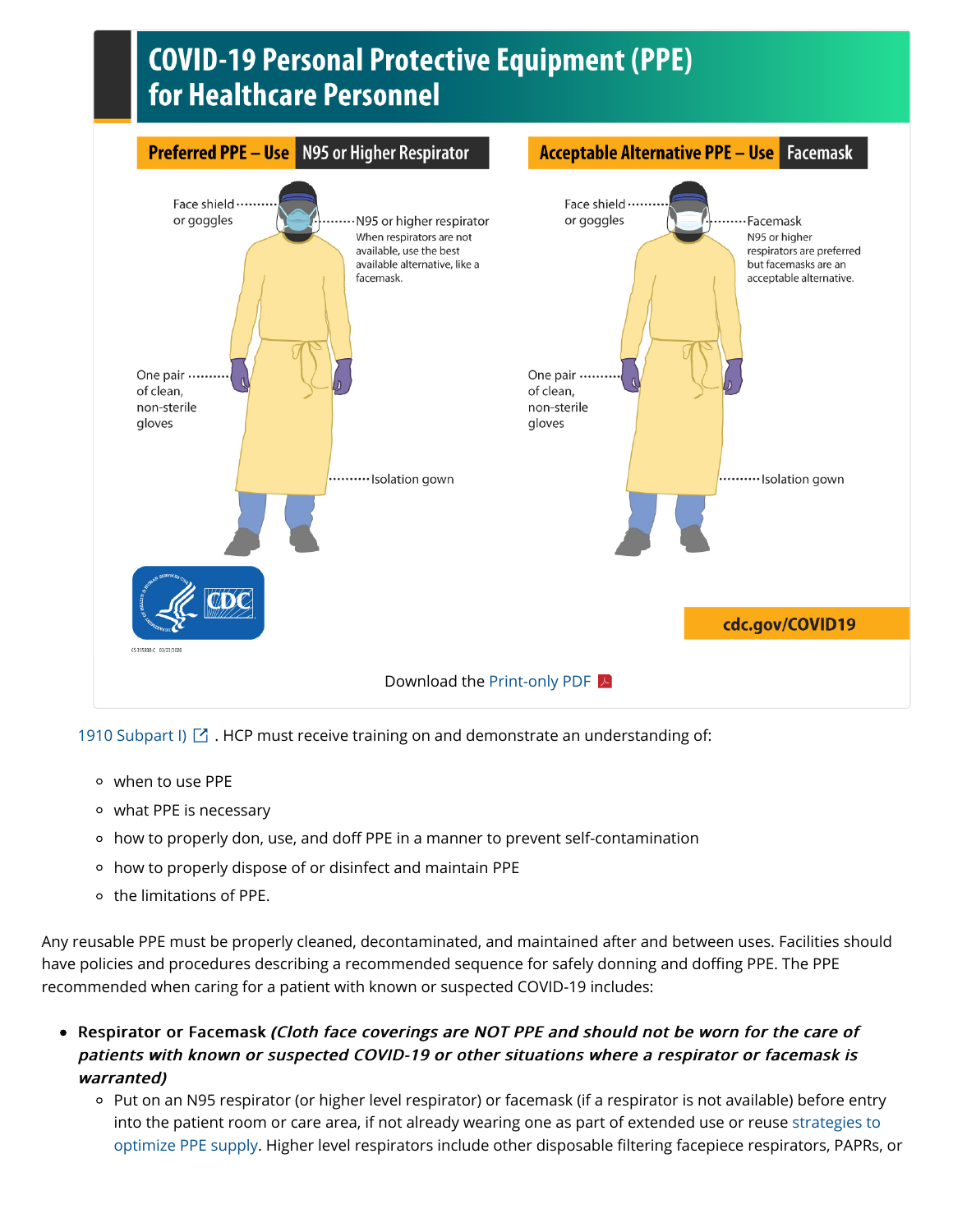elastomeric respirators.

- N95 respirators or respirators that offer a higher level of protection should be used instead of a facemask when performing or present for an aerosol generating procedure (See Section 4). See appendix for respirator definition. Disposable respirators and facemasks should be removed and discarded after exiting the patient's room or care area and closing the door unless implementing extended use or reuse. Perform hand hygiene after removing the respirator or facemask.
	- If reusable respirators (e.g., powered air-purifying respirators [PAPRs]) are used, they must be cleaned and disinfected according to manufacturer's reprocessing instructions prior to re-use.
- When the supply chain is restored, facilities with a respiratory protection program should return to use of respirators for patients with known or suspected COVID-19. Those that do not currently have a respiratory protection program, but care for patients with pathogens for which a respirator is recommended, should implement a respiratory protection program.

#### • Eye Protection

- Put on eye protection (i.e., goggles or a disposable face shield that covers the front and sides of the face) upon [entry to the patient room or care area, if not already wearing as part of extended use or reuse strategies to](https://www.cdc.gov/coronavirus/2019-ncov/hcp/ppe-strategy/eye-protection.html) optimize PPE supply. Personal eyeglasses and contact lenses are NOT considered adequate eye protection.
- Remove eye protection before leaving the patient room or care area.
- $\circ$  Reusable eye protection (e.g., goggles) must be cleaned and disinfected according to manufacturer's reprocessing instructions prior to re-use. Disposable eye protection should be discarded after use unless following protocols for extended use or reuse.

#### Gloves

- o Put on clean, non-sterile gloves upon entry into the patient room or care area.
	- **Change gloves if they become torn or heavily contaminated.**
- $\circ$  Remove and discard gloves when leaving the patient room or care area, and immediately perform hand hygiene.

#### Gowns

- $\circ$  Put on a clean isolation gown upon entry into the patient room or area. Change the gown if it becomes soiled. Remove and discard the gown in a dedicated container for waste or linen before leaving the patient room or care area. Disposable gowns should be discarded after use. Cloth gowns should be laundered after each use.
- o If there are shortages of gowns, they should be prioritized for:
	- aerosol generating procedures
	- care activities where splashes and sprays are anticipated
	- high-contact patient care activities that provide opportunities for transfer of pathogens to the hands and clothing of HCP. Examples include:
		- **dressing**
		- **bathing/showering**
		- transferring
		- **providing hygiene**
		- changing linens
		- changing briefs or assisting with toileting
		- device care or use
		- wound care
- Additional [strategies for optimizing supply of gowns](https://www.cdc.gov/coronavirus/2019-ncov/hcp/ppe-strategy/isolation-gowns.html) are available.
- Facilities should work with their [health department](https://www.cdc.gov/hai/state-based/index.html) and [healthcare coalition](https://www.phe.gov/Preparedness/planning/hpp/Pages/find-hc-coalition.aspx)  $\boxtimes$  to address shortages of PPE.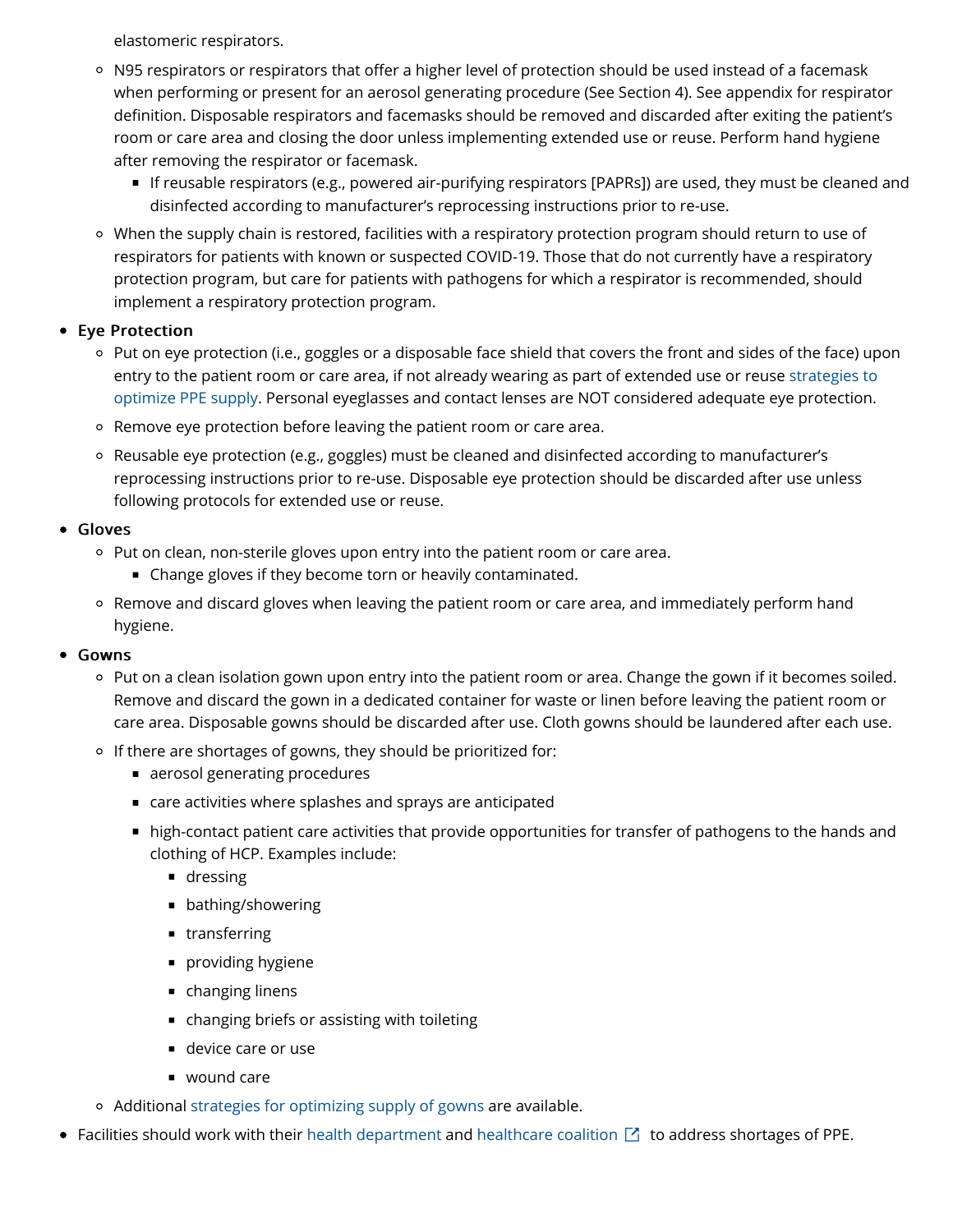## 3. Patient Placement

- For patients with COVID-19 or other respiratory infections, evaluate need for hospitalization. If hospitalization is not medically necessary, [home care](https://www.cdc.gov/coronavirus/2019-ncov/hcp/guidance-home-care.html) is preferable if the individual's situation allows.
- If admitted, place a patient with known or suspected COVID-19 in a single-person room with the door closed. The patient should have a dedicated bathroom.
	- Airborne Infection Isolation Rooms (AIIRs) (See definition of AIIR in appendix) should be reserved for patients who will be undergoing aerosol generating procedures (See Aerosol Generating Procedures Section)
- As a measure to limit HCP exposure and conserve PPE, facilities could consider designating entire units within the facility, with dedicated HCP, to care for patients with known or suspected COVID-19. Dedicated means that HCP are assigned to care only for these patients during their shift.
	- Determine how staffing needs will be met as the number of patients with known or suspected COVID-19 increases and HCP become ill and are excluded from work.
	- It might not be possible to distinguish patients who have COVID-19 from patients with other respiratory viruses. As such, patients with different respiratory pathogens might be housed on the same unit. However, only patients with the same respiratory pathogen may be housed in the same room. For example, a patient with COVID-19 should ideally not be housed in the same room as a patient with an undiagnosed respiratory infection.
- Limit transport and movement of the patient outside of the room to medically essential purposes. Consider providing portable x-ray equipment in patient cohort areas to reduce the need for patient transport.
- To the extent possible, patients with known or suspected COVID-19 should be housed in the same room for the duration of their stay in the facility (e.g., minimize room transfers).
- Patients should wear a facemask or cloth face covering to contain secretions during transport. If patients cannot tolerate a facemask or cloth face covering or one is not available, they should use tissues to cover their mouth and nose while out of their room.
- Personnel entering the room should use PPE as described above.
- Whenever possible, perform procedures/tests in the patient's room.
- Once the patient has been discharged or transferred, HCP, including environmental services personnel, should refrain from entering the vacated room until sufficient time has elapsed for enough air changes to remove potentially infectious particles (more information on clearance rates under diff[ering ventilation conditions](https://www.cdc.gov/infectioncontrol/guidelines/environmental/appendix/air.html#tableb1) is available). After this time has elapsed, the room should undergo appropriate cleaning and surface disinfection before it is returned to routine use.

### [4. Take Precautions When Performing Aerosol Generating Procedures](https://www.cdc.gov/coronavirus/2019-ncov/hcp/infection-control-faq.html) (AGPs)

- Some procedures performed on patients with known or suspected COVID-19 could generate infectious aerosols. Procedures that pose such risk should be performed cautiously and avoided if possible.
- If performed, the following should occur:
	- HCP in the room should wear an N95 or higher-level respirator such as disposable filtering facepiece respirators, PAPRs, and elastomeric respirators, eye protection, gloves, and a gown.
	- The number of HCP present during the procedure should be limited to only those essential for patient care and procedure support. Visitors should not be present for the procedure.
	- AGPs should ideally take place in an AIIR.
	- Clean and disinfect procedure room surfaces promptly as described in the section on environmental infection control below.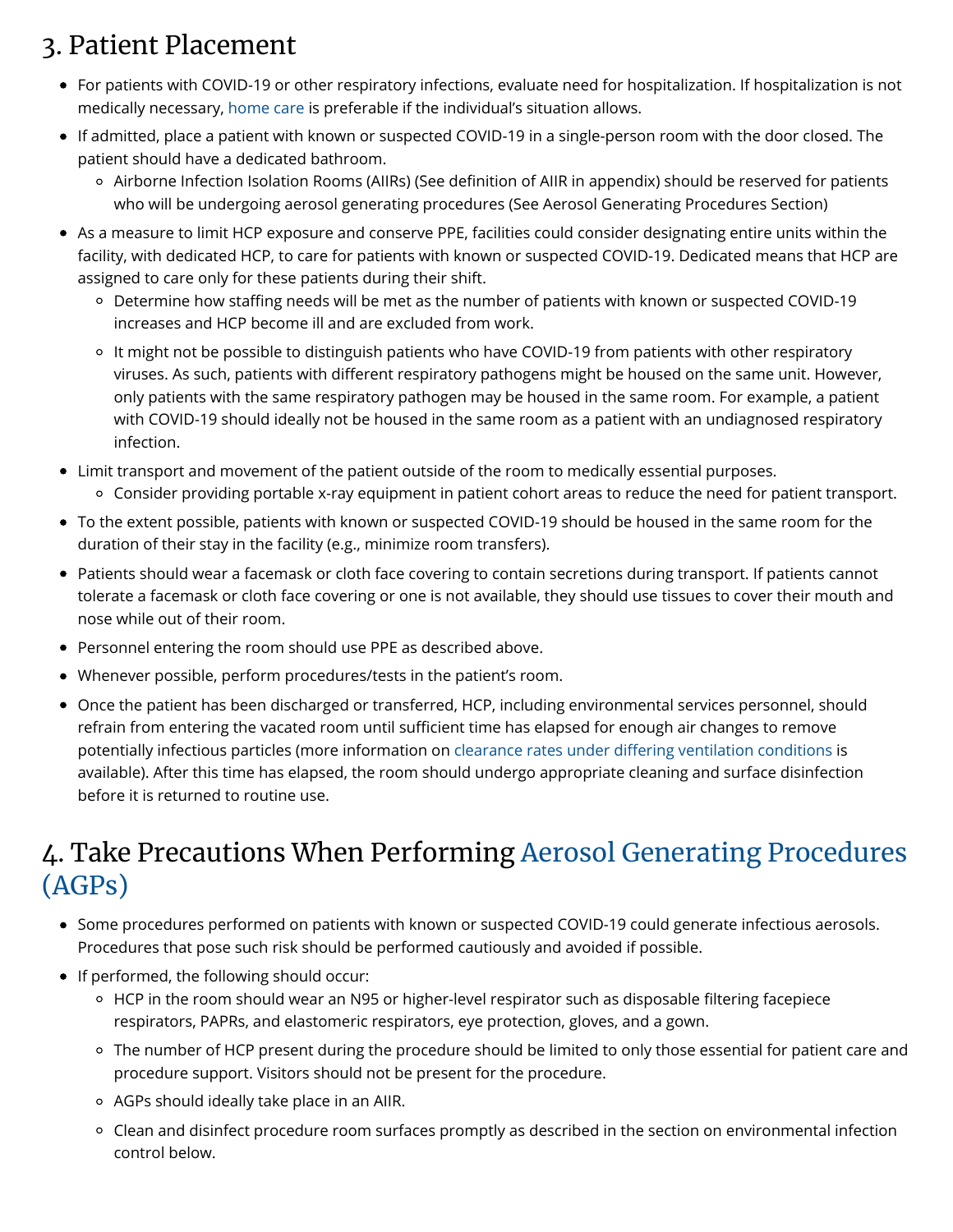## 5. Collection of Diagnostic Respiratory Specimens

- When collecting [diagnostic respiratory specimens](https://www.cdc.gov/coronavirus/2019-nCoV/lab/guidelines-clinical-specimens.html) (e.g., nasopharyngeal swab) from a patient with possible COVID-19, the following should occur:
	- $\circ$  Specimen collection should be performed in a normal examination room with the door closed.
	- $\circ$  HCP in the room should wear an N95 or higher-level respirator (or facemask if a respirator is not available), eye protection, gloves, and a gown.
		- If respirators are not readily available, they should be prioritized for other procedures at higher risk for producing infectious aerosols (e.g., intubation), instead of for collecting nasopharyngeal swabs.
	- The number of HCP present during the procedure should be limited to only those essential for patient care and procedure support. Visitors should not be present for specimen collection.
	- Clean and disinfect procedure room surfaces promptly as described in the section on environmental infection control below.

### 6. Manage Visitor Access and Movement Within the Facility

- Limit visitors to the facility to only those essential for the patient's physical or emotional well-being and care (e.g., care partners).
- Encourage use of alternative mechanisms for patient and visitor interactions such as video-call applications on cell phones or tablets.
- Limit points of entry to the facility and visitation hours to allow screening of all potential visitors.
- Actively assess all visitors for fever and COVID-19 symptoms upon entry to the facility. If fever or COVID-19 symptoms are present, the visitor should not be allowed entry into the facility.
- Establish procedures for monitoring, managing, and training all visitors, which should include:
	- All visitors should be instructed to wear a facemask or cloth face covering at all times while in the facility, perform frequent hand hygiene, and restrict their visit to the patient's room or other area designated by the facility.
	- Informing visitors about appropriate PPE use according to current facility visitor policy.
- If visitation to patients with COVID-19 occurs, visits should be scheduled and controlled to allow for the following:
	- Facilities should evaluate risk to the health of the visitor (e.g., visitor might have underlying illness putting them at higher risk for COVID-19) and ability to comply with precautions.
	- Facilities should provide instruction, before visitors enter patients' rooms, on hand hygiene, limiting surfaces touched, and use of PPE according to current facility policy while in the patient's room.
	- <sup>o</sup> Visitors should not be present during AGPs or other procedures.
	- Visitors should be instructed to only visit the patient room. They should not go to other locations in the facility.

## 7. Implement Engineering Controls

- Design and install engineering controls to reduce or eliminate exposures by shielding HCP and other patients from infected individuals. Examples of engineering controls include:
	- physical barriers or partitions to guide patients through triage areas
	- curtains between patients in shared areas
	- air-handling systems (with appropriate directionality, filtration, exchange rate, etc.) that are properly installed and maintained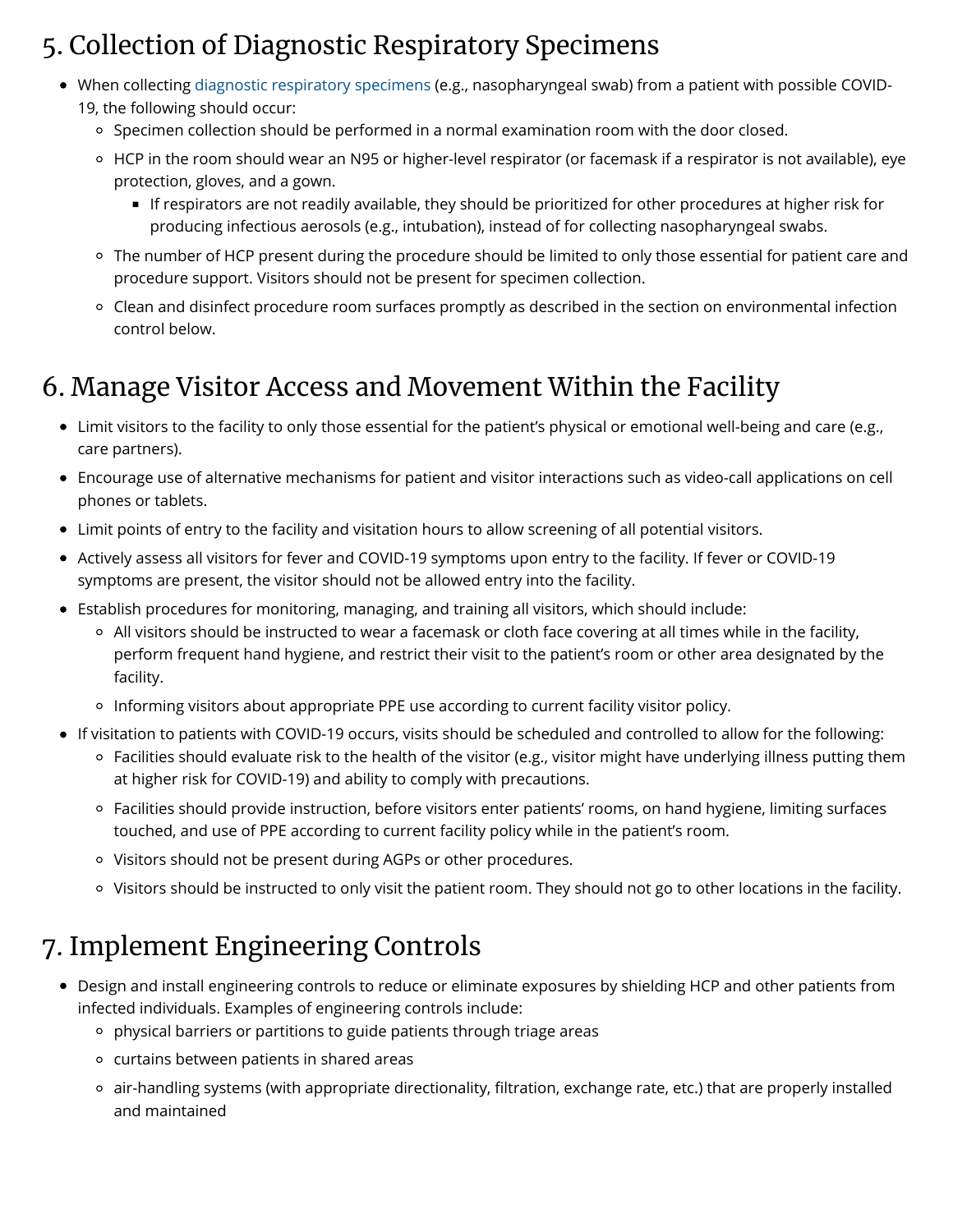## 8. Monitor and Manage Healthcare Personnel

- Facilities and organizations providing healthcare should implement [sick leave policies](https://www.cdc.gov/infectioncontrol/guidelines/healthcare-personnel/index.html) for HCP that are non-punitive, flexible, and consistent with public health guidance.
- As part of routine practice, HCP should be asked to regularly monitor themselves for fever and symptoms of COVID-19.
	- HCP should be reminded to stay home when they are ill.
	- lf HCP develop fever (T≥100.0ºF) or symptoms consistent with COVID-19\* while at work they should keep their cloth face covering or facemask on, inform their supervisor, and leave the workplace.
- Screen all HCP at the beginning of their shift for fever and symptoms consistent with COVID-19\*
	- $\circ$  Actively take their temperature and document absence of symptoms consistent with COVID-19\*. If they are ill, have them keep their cloth face covering or facemask on and leave the workplace.
	- \*Fever is either measured temperature  $\geq$ 100.0ºF or subjective fever. Note that fever may be intermittent or may not be present in some individuals, such as those who are elderly, immunosuppressed, or taking certain medications (e.g., NSAIDs). Clinical judgement should be used to guide testing of individuals in such situations. Respiratory symptoms consistent with COVID-19 are cough, shortness of breath, and sore throat. Medical evaluation may be warranted for lower temperatures (<100.0°F) or other symptoms (e.g., muscle aches, nausea, vomiting, diarrhea, abdominal pain headache, runny nose, fatigue) based on assessment by occupational health. Additional information about clinical presentation of patients with COVID-19 is [available](https://www.cdc.gov/coronavirus/2019-ncov/hcp/clinical-guidance-management-patients.html).
- HCP with suspected COVID-19 should be [prioritized for testing](https://www.cdc.gov/coronavirus/2019-nCoV/hcp/clinical-criteria.html).
- Information about when HCP with confirmed or suspected COVID-19 may return to work is available in the Interim [Guidance on Criteria for Return to Work for Healthcare Personnel with Con](https://www.cdc.gov/coronavirus/2019-ncov/healthcare-facilities/hcp-return-work.html)firmed or Suspected COVID-19.
- As community transmission intensifies within a region, benefits of formal contact tracing for exposures in healthcare [settings might be limited unless residing in a community that is not yet a](https://www.cdc.gov/coronavirus/2019-ncov/hcp/guidance-risk-assesment-hcp.html)ffected by COVID-19. Healthcare facilities should consider foregoing contact tracing in favor of universal source control for HCP and screening for fever and symptoms before every shift.
- As the COVID-19 pandemic progresses, staffing shortages will likely occur due to HCP exposures, illness, or need to care for family members at home. Healthcare facilities must be prepared for potential staffing shortages and have plans and processes in place to mitigate these, including providing [resources](https://www.cdc.gov/coronavirus/2019-ncov/prepare/managing-stress-anxiety.html) to assist HCP with anxiety and stress. [Strategies to mitigate sta](https://www.cdc.gov/coronavirus/2019-ncov/hcp/mitigating-staff-shortages.html)ffing shortages are available.

## 9. Train and Educate Healthcare Personnel

- Provide HCP with job- or task-specific education and training on preventing transmission of infectious agents, including refresher training.
- Ensure that HCP are educated, trained, and have practiced the appropriate use of PPE prior to caring for a patient, including attention to correct use of PPE and prevention of contamination of clothing, skin, and the environment during the process of removing such equipment.

## 10. Implement Environmental Infection Control

Dedicated medical equipment should be used when caring for patients with known or suspected COVID-19. All non-dedicated, non-disposable medical equipment used for patient care should be cleaned and disinfected according to manufacturer's instructions and facility policies.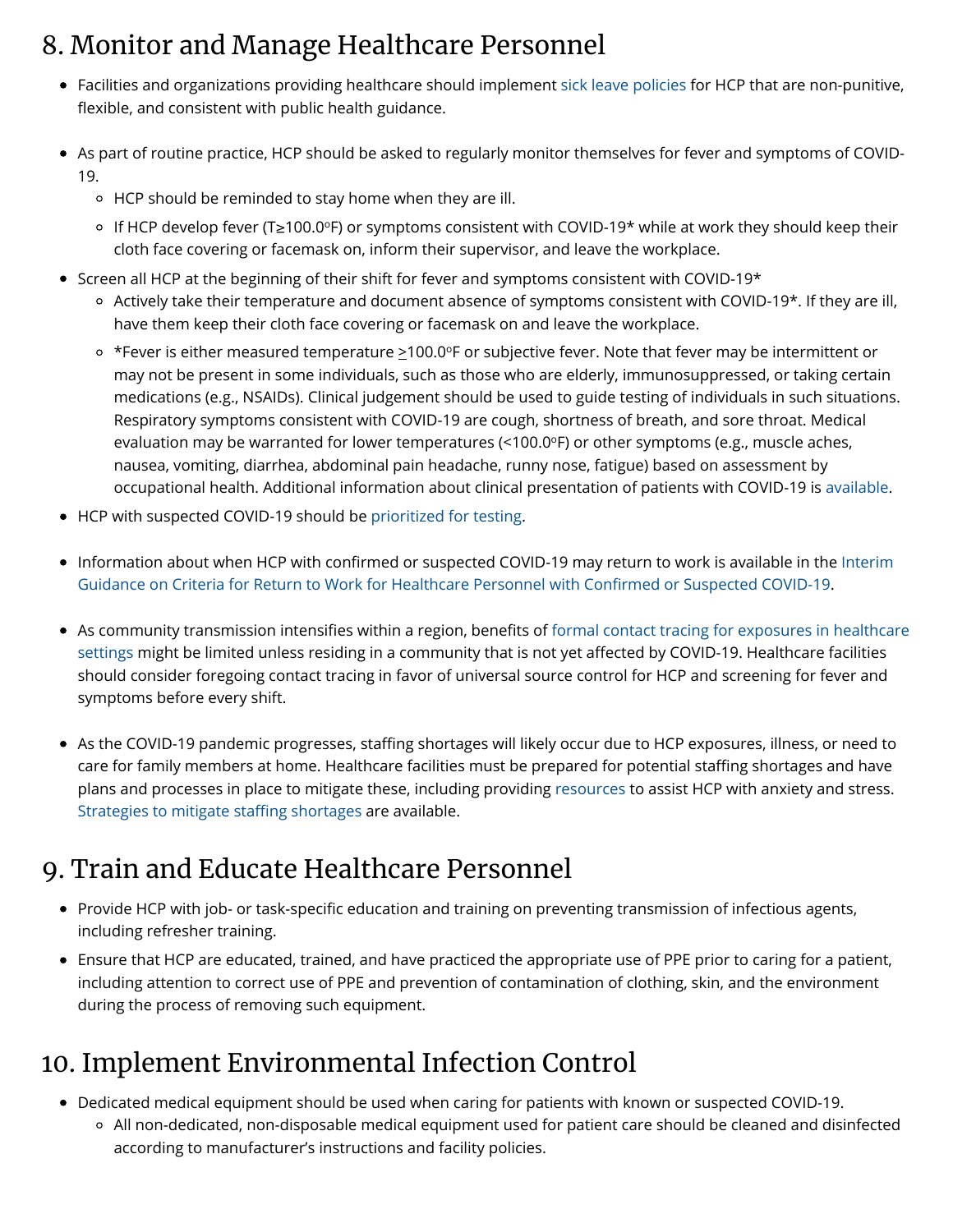- Ensure that environmental cleaning and disinfection procedures are followed consistently and correctly.
- Routine cleaning and disinfection procedures (e.g., using cleaners and water to pre-clean surfaces prior to applying an EPA-registered, hospital-grade disinfectant to frequently touched surfaces or objects for appropriate contact times as indicated on the product's label) are appropriate for SARS-CoV-2 in healthcare settings, including those patient-care areas in which aerosol generating procedures are performed.
	- Refer to [List N](https://www.epa.gov/pesticide-registration/list-n-disinfectants-use-against-sars-cov-2)  $\boxdot$  on the EPA website for EPA-registered disinfectants that have qualified under EPA's emerging viral pathogens program for use against SARS-CoV-2.
- Management of laundry, food service utensils, and medical waste should also be performed in accordance with routine procedures.
- Additional information about recommended practices for terminal cleaning of rooms and PPE to be worn by environmental services personnel is available in the [Healthcare Infection Prevention and Control FAQs for COVID-19](https://www.cdc.gov/coronavirus/2019-ncov/infection-control/infection-prevention-control-faq.html)

### 11. Establish Reporting within and between Healthcare Facilities and to Public Health Authorities

- Implement mechanisms and policies that promote situational awareness for facility staff including infection control, healthcare epidemiology, facility leadership, occupational health, clinical laboratory, and frontline staff about patients with known or suspected COVID-19 and facility plans for response.
- Communicate and collaborate with public health authorities.
	- $\circ$  Facilities should designate specific persons within the healthcare facility who are responsible for communication with public health officials and dissemination of information to HCP.
	- Communicate information about patients with known or suspected COVID-19 to appropriate personnel before transferring them to other departments in the facility (e.g., radiology) and to other healthcare facilities.

### 12. Appendix: Additional Information about Airborne Infection Isolation Rooms, Respirators and Facemasks

Information about Airborne Infection Isolation Rooms (AIIRs):

- AIIRs are single-patient rooms at negative pressure relative to the surrounding areas, and with a minimum of 6 air changes per hour (12 air changes per hour are recommended for new construction or renovation).
- Air from these rooms should be exhausted directly to the outside or be filtered through a high-efficiency particulate air (HEPA) filter directly before recirculation.
- Room doors should be kept closed except when entering or leaving the room, and entry and exit should be minimized.
- Facilities should monitor and document the proper negative-pressure function of these rooms.

Information about Respirators:

- A respirator is a personal protective device that is worn on the face, covers at least the nose and mouth, and is used to reduce the wearer's risk of inhaling hazardous airborne particles (including dust particles and infectious agents), gases, or vapors. Respirators are certified by the CDC/NIOSH, including those intended for use in healthcare.
- Respirator use must be in the context of a complete respiratory protection program in accordance with OSHA Respiratory Protection standard [\(29 CFR 1910.134](https://www.osha.gov/pls/oshaweb/owadisp.show_document?p_table=STANDARDS&p_id=12716)  $\boxtimes$  ). HCP should be medically cleared and fit tested if using respirators with tight-fitting facepieces (e.g., a NIOSH-approved N95 respirator) and trained in the proper use of respirators, safe removal and disposal, and medical contraindications to respirator use.